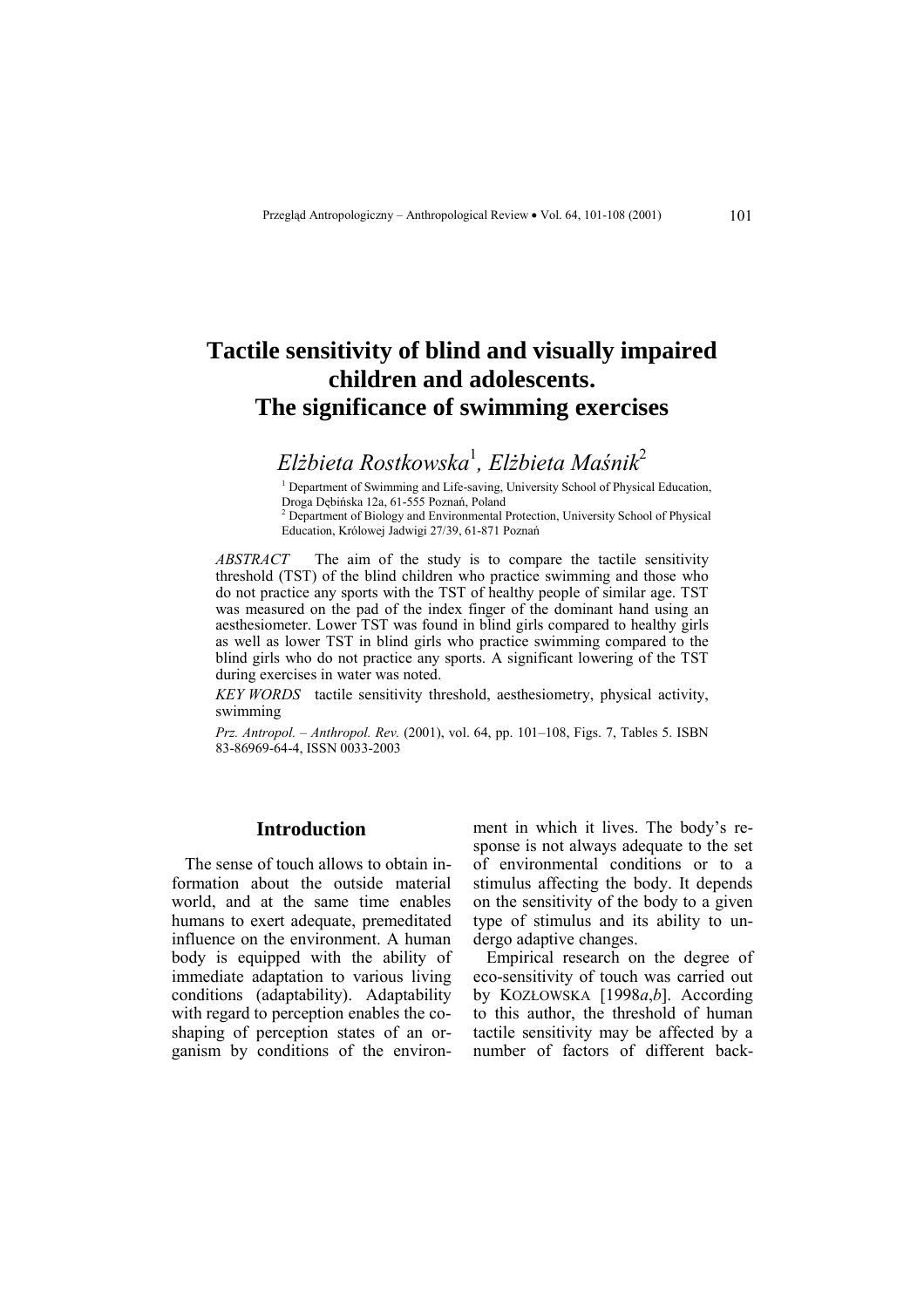grounds such as genetic (e.g., sex), developmental (age, body mass) and socioeconomic factors (material and occupational status, life style). External conditions such as air temperature, humidity and hydration of the skin surface also affect the changes in the tactile sensitivity threshold [BOLANOWSKI and VERRILLO 1982; ELSNER *et al.* 1994; VERRILLO *et al.* 1998].

High eco-sensitivity of tactile sensitivity and the large number of circumstances, which may modify it, provoked an attempt to search for its further relationships with other properties of the body and external environment. There is a belief that the loss of sight may be compensated by increased tactile sensitivity [LINDSAY and NORMAN 1984]. A blind person, or a person with significant sight loss, maintains his or her contact with the outside world by, among other things, perfecting the perception of stimuli other than visual ones.

There is also another similar situation in which the inability to use visual information forces a person to intensify perception of tactile stimuli. It is physical activity in water. A person immersed in water, a swimmer, receives from this environment information on water temperature, resistance, density, waving and other. Making a paddling movement with a limb a swimmer must give an appropriate motoric response which will make this movement adequate to water

**Table 1.** Size of groups

resistance and density and will move the body with an expected speed. Constant repetition of this activity in the course of a long-term regular swimming practice should bear the same effect as many years of extra-sensitive reception of stimuli from the outside world by the blind.

The purpose of this study is to find out whether tactile sensitivity thresholds of the blind and of the people with significant impairment of sight who practice swimming (physical exercise in water) differ from tactile sensitivity thresholds of the blind who do not practice swimming, and to compare the results obtained with the results for healthy people of similar age.

## **Materials and methods**

The research material consisted of children and adolescents with total and significant loss of sight and healthy children and adolescents. Both groups were subdivided into swimmer and nonswimmer groups (Table 1).

The tactile sensitivity threshold (TST) was measured using an aesthesiometer on the pad of the index finger of the dominant hand. The measurement was taken from the dominant hand due to the fact that also in the symmetrical movement of a swimmer this hand achieves higher perfection of movement technique, thus affecting the water resistance

|             |                       | Blind and visually impaired |          |       |                       | Healthy  |          |          |  |
|-------------|-----------------------|-----------------------------|----------|-------|-----------------------|----------|----------|----------|--|
|             | not practicing sports |                             | swimmers |       | not practicing sports |          | swimmers |          |  |
|             | N                     | age                         | N        | age   | N                     | age      |          | age      |  |
| Girls       | 42                    | $6 - 18$                    | 13       | 11-15 | 45                    | $7 - 17$ | 60       | $8 - 15$ |  |
| <b>Boys</b> | 37                    | $7 - 21$                    | 21       | 11-19 | 35                    | $8 - 15$ | 102      | $8 - 15$ |  |
| Total       | 79                    |                             | 34       |       | 80                    |          | 162      |          |  |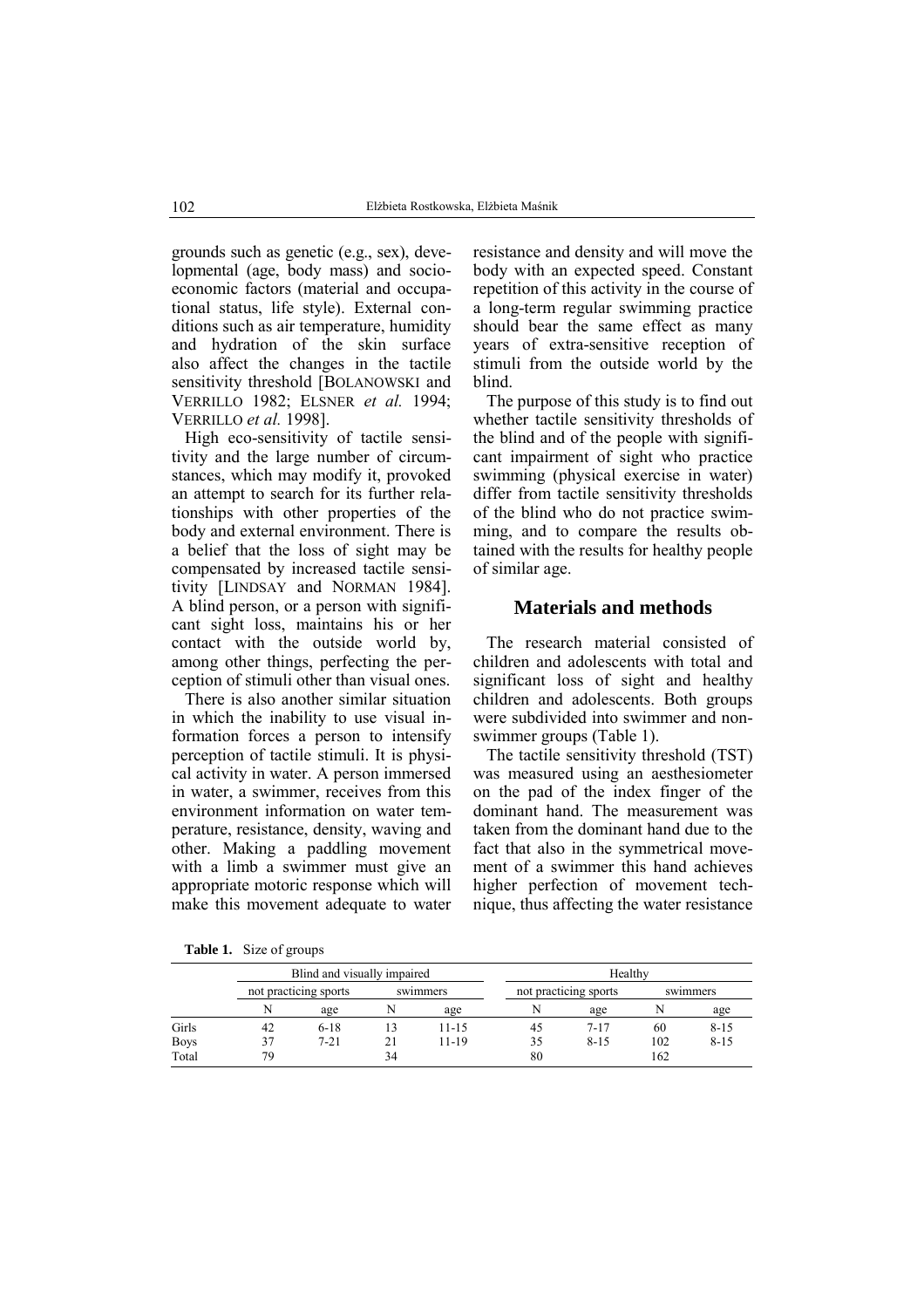to a greater degree. Determination of the threshold of tactile sensitivity involved finding an aesthesiometer filament with the lowest possible pressure perceivable by the subject. The result of the aesthesiometer measurement is the value of pressure expressed in  $g/mm^2$ . The tactile threshold was measured three times: (1) before the start of the swimming exercise, i.e., the preliminary measurement (the so-called "dry measurement"),  $(2)$ after 10 minutes of swimming, (3) after 30 minutes of swimming. In groups which did not exercise in water only the "dry measurement" was performed.

Since the distributions of the trait under study in all groups and in subsequent measurements differed significantly from the normal distribution model, non-parametric tests were used in the statistical analysis.

# **Results**

The description of the results is presented in Tables 2 and 3, and examples of the distribution of variation against the normal distribution model are shown in Figs. 1-3. In girls, a statistically significant difference was found between the results of the blind and the healthy  $$ the value of the Mann-Whitney U test with  $U = 669.5$ ;  $p < 0.02$ . Blind girls showed higher tactile sensitivity (lower sensitivity threshold) in comparison with healthy girls. No statistically significant difference between the healthy and blind (or visually impaired) boys was found.

Comparing the results of the measurements between girls and boys, only one statistically significant difference was found: blind, non-swimming boys

|               |                |      |      | To minutes, and $\beta$ and $\beta$ minutes of swimming, |      |      |
|---------------|----------------|------|------|----------------------------------------------------------|------|------|
| Group         | Measurement    | Mean | Me   | $min - max$                                              |      | Q3   |
| Healthy girls |                | 12.2 | 13.1 | $6.2 - 20.5$                                             | 10.5 | 13.1 |
|               | 2              | 9.6  | 10.5 | $6.2 - 17.5$                                             | 6.2  | 10.5 |
|               | 3              | 8.5  | 8.8  | $6.2 - 13.1$                                             | 6.2  | 10.5 |
| Healthy boys  |                | 12.2 | 13.1 | $6.2 - 20.9$                                             | 10.5 | 13.1 |
|               | 2              | 9.6  | 10.5 | $6.2 - 20.5$                                             | 6.2  | 13.1 |
|               | 3              | 9.2  | 8.8  | $6.2 - 17.5$                                             | 6.2  | 10.5 |
| Blind girls   |                | 12.5 | 13.1 | $8.8 - 17.5$                                             | 10.5 | 13.1 |
|               | 2              | 10.8 | 10.5 | $6.2 - 20.9$                                             | 8.8  | 10.5 |
|               | 3              | 9.5  | 8.8  | $6.2 - 13.1$                                             | 8.8  | 10.5 |
| Blind boys    |                | 13.5 | 13.1 | $8.8 - 20.5$                                             | 10.5 | 17.5 |
|               | $\mathfrak{D}$ | 12.6 | 13.1 | $6.2 - 20.5$                                             | 8.8  | 17.5 |
|               | 3              | 10.9 | 10.5 | $8.8 - 17.5$                                             | 8.8  | 13.1 |

**Table 2.** Tactile sensitivity (TST) of swimmer subjects (measurements taken:  $1 - \text{before}$ ,  $2 - \text{after}$  $10 \text{ minutes}$  and  $3 - \text{after}$  30 minutes of swimming)

**Table 3.** Tactile sensitivity (TST) of not practicing sports subjects

|       | Mean | Me   | $mn - max$   |      | در   |
|-------|------|------|--------------|------|------|
| girls | 10.8 | 10.5 | $6.2 - 17.5$ | 8.8  | 13.1 |
| boys  | 12.1 | 13.1 | $6.2 - 20.5$ | 8.8  | 13.1 |
| girls | 9.6  | 8.8  | $6.2 - 17.5$ | 8.8  | 10.5 |
| boys  | 13.9 | 13.1 | $6.2 - 20.9$ | 10.5 | 17.5 |
|       |      |      |              |      |      |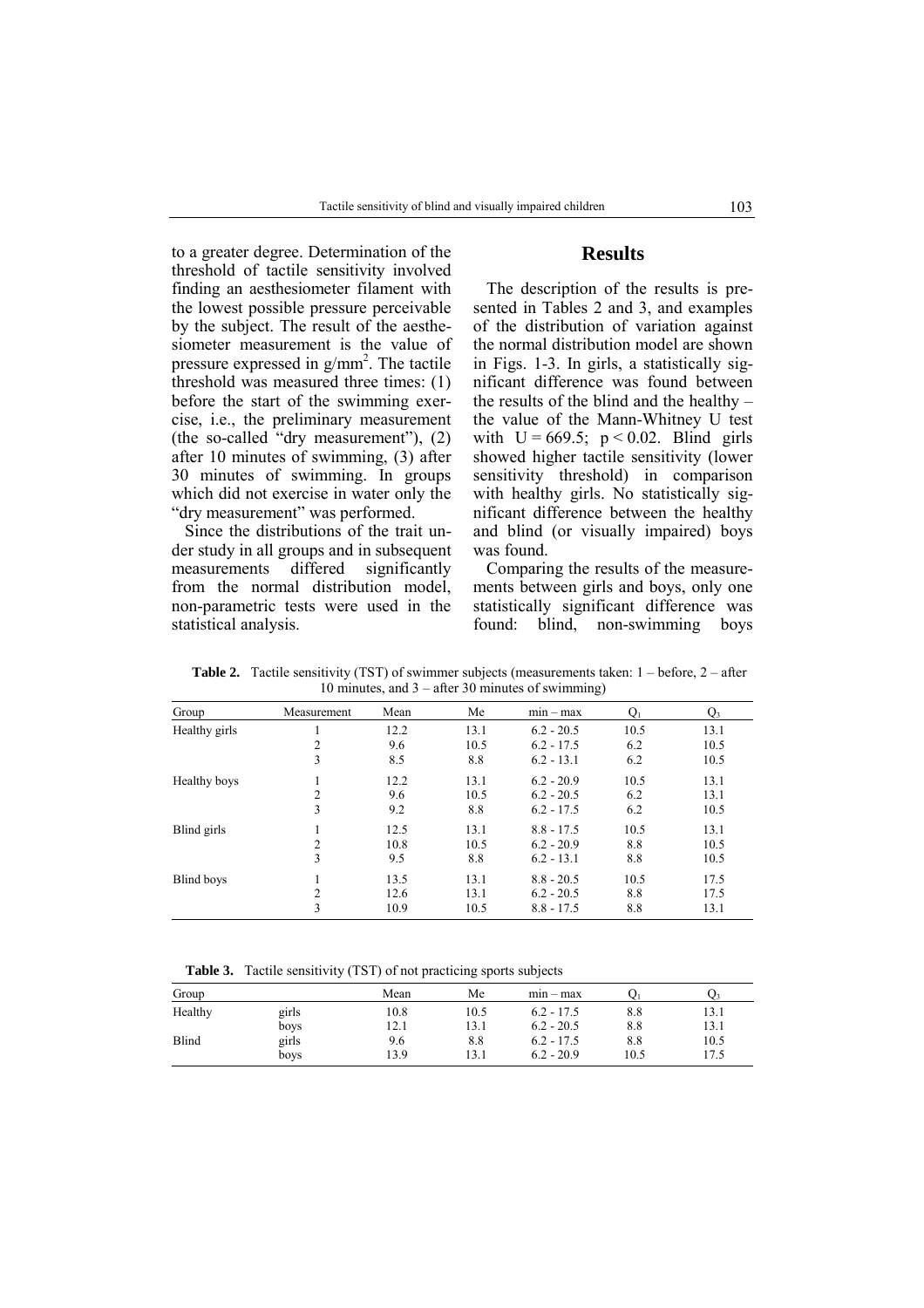

Fig. 1. Distribution of TST in healthy boys, swimmers (preliminary measurement).



Fig. 2. Distribution of TST in healthy boys, swimmers (measurement taken after 10 minutes of swimming).



Fig. 3. Distribution of TST in healthy boys, swimmers (measurement taken after 30 minutes of swimming).

proved to show greater tactile sensitivity than girls from the corresponding group  $(U = 333.0; p < 0.001)$ . Similarly, the comparison between subgroups of

swimmers and non-swimmers showed only one difference. Blind swimming girls turned out to be more tactilely sensitive than blind non-swimming girls  $(U = 108.5; p < 0.001)$ . The highest tactile sensitivity threshold was found in the groups of blind boys, both swimming ones and those who did not practice the sport, while the lowest threshold was noted in girls who did not practice swimming, both healthy and blind ones.

The subjects were also divided into subgroups according to the degree of their disability: (1) totally blind subjects, or those having only the sense of light, and (2) subjects with strong impairment of sight. No relationship was found between the degree of disability defined in this way and the level of the tactile sensitivity threshold. However, a correlation of tactile sensitivity with age was found. It turned out that the older the person, the higher the TST, i.e., the lower the sensitivity. The correlation was found in groups of blind, non-swimming girls and boys; healthy non-swimming girls; as well as in the group of healthy swimming girls and boys (Table 4).

The subjects who practiced swimming were examined in an indoor swimming pool, first before getting into the water, and then after 10 and 30 minutes of swimming. The results of the study presented in Figs. 4-7 indicate the lowering of the TST during exercise in water. A statistical analysis carried out using the ANOVA Friedman's test showed a statistically significant difference between subsequent measurements (Table 5; see also Figs. 1-3). The changes between the results of the preliminary measurement (1) and the measurement after 10 minutes of swimming (2) were more distinct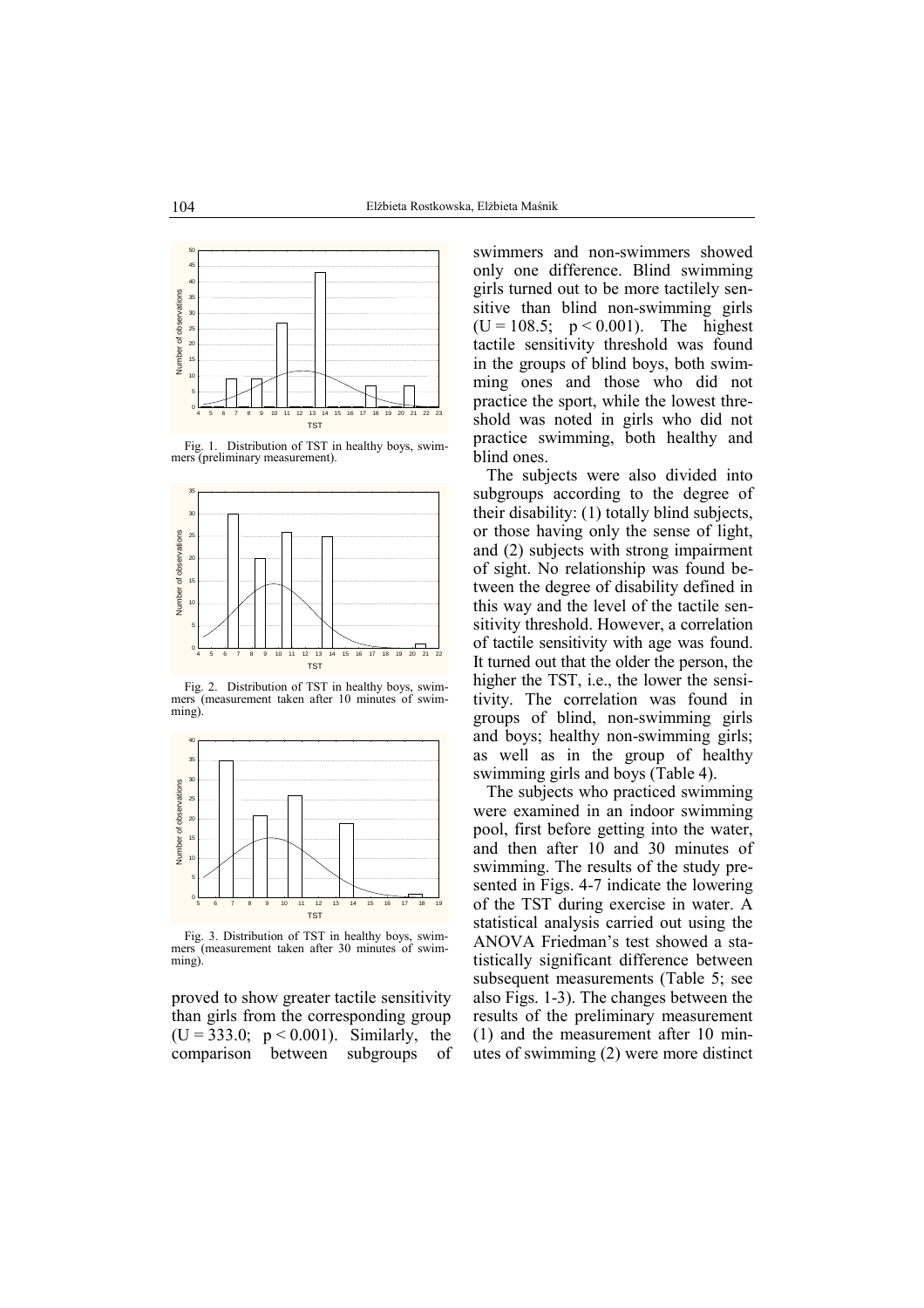**Table 4.** Statistically significant correlation between age and TST

|                        | <b>Boys</b>  |                          | Girls        |           |
|------------------------|--------------|--------------------------|--------------|-----------|
| Group                  | Spearman's R |                          | Spearman's R |           |
| Blind 'non-swimmers'   | 0.59         | $0.000**$                | 0.52         | $0.000**$ |
| Healthy 'non-swimmers' | -            | $\overline{\phantom{0}}$ | 0.39         | $0.025*$  |
| Healthy swimmers       | 0.20         | $0.045*$                 | 0.27         | $0.039*$  |

than the changes between the results of the second and the third measurements. They were also larger in the groups of healthy children than in the groups of blind children. In blind girls considerable lowering of the TST occurred already after 10 minutes of swimming, and in boys from that group as late as after 30 minutes of staying in the water. The results of the measurements of blind



Fig. 4. Changes in TST after swimming in blind<br>
boys, swimmers.<br>
girls, swimmers.



Fig. 6. Changes in TST after swimming in healthy<br>
youthous swimmers.<br>
Fig. 7. Changes in TST after swimming in healthy<br>
girls, swimmers. boys, swimmers.

boys who practiced swimming differed from the results for other groups by showing the smallest and the slowest TST decrease during swimming. A comparison of the distribution of the measurement results against a normal distribution model (see Figs. 1-3) indicates also that subject's staying in the water resulted in a drop in a large proportion of the TST values.



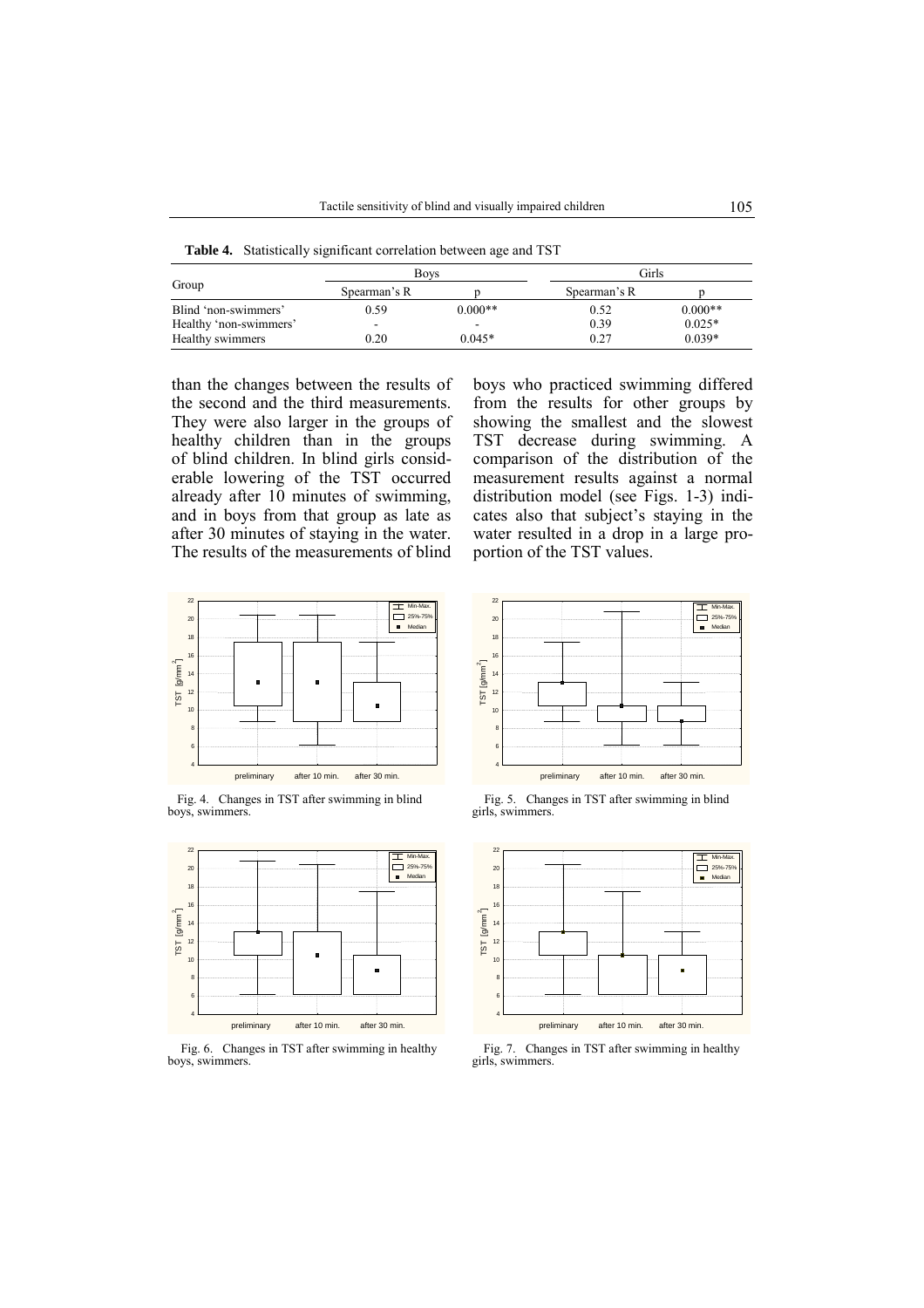|         |               | difference between |                        |                        |                        |                       |  |  |  |
|---------|---------------|--------------------|------------------------|------------------------|------------------------|-----------------------|--|--|--|
| Group   |               | $1 - 2 - 3$        |                        | 1 - 2                  | - 3                    | $2 - 3$               |  |  |  |
|         |               |                    |                        |                        |                        |                       |  |  |  |
| Blind   | girls         | 16.2               | $0.000**$              | $0.007**$              | $0.001**$              | 0.180                 |  |  |  |
|         | boys          | 10.6               | $0.005**$              | 0.071                  | $0.005**$              | 0.052                 |  |  |  |
| Healthy | girls<br>boys | 66.3<br>77.2       | $0.000**$<br>$0.000**$ | $0.000**$<br>$0.000**$ | $0.000**$<br>$0.000**$ | $0.001**$<br>$0.032*$ |  |  |  |

**Table 5.** Significance of differences between the results of three subsequent measurements of swimmer subjects:  $1 -$  taken before,  $2 - 10$  minutes after, and  $3 - 30$  minutes after swimming

#### **Discussion and summary**

The results of this study only partially confirm the hypothesis on the increased tactile sensitivity of the blind or visually impaired individuals. An increased tactile sensitivity was distinct in girls but was almost non-existent in boys. A similar conclusion may be drawn from the absence of a relationship between the TST and a degree of visual impairment. Only blind subjects with normal mental development were selected for the study. However, the underdevelopment of sight might be related to the underdevelopment of other sense organs, which could have determined the results of the study. Therefore, there is a need to continue studies of tactile sensitivity of people with sight impairment and, probably, with impairment of other sense organs.

The relationships between the age of the subjects and their tactile sensitivity threshold found in the study had been indicated by other authors [VERRILLO 1993; KOZŁOWSKA 1998*a*,*b*]. The lack of age-related changes in the group of blind boys and girls who practiced swimming is nevertheless puzzling. It might indicate a modifying effect of frequent contact with water on the changeability of the trait under examination.

The differences between the results of measurements for girls and boys, visible at each stage of the result analysis are interesting. Girls who did not practice swimming, both blind and healthy, turned out to be the most sensitive subjects, while the blind boys, both swimmers and non-swimmers were the least sensitive. The greatest difference between the TST in girls and boys was in the group of the blind who did not practice swimming.

The lowering of the TST during exercise in water in subjects in all groups confirms the hypothesis on the immediate effect of staying in water environment on tactile sensitivity. However, the degree of this reaction and its development in time is not identical in all groups. The reaction of blind boys, the group with the lowest tactile sensitivity, to being in water was the weakest and the slowest one. In blind girls the lowering of the TST was also much smaller than in healthy subjects. In the latter ones the lowering of the TST during exercise in water was more substantial and occurred earlier than in the blind. The hypothesis on the permanent lowering of the tactile sensitivity threshold due to systematic contact with water environment was only confirmed in the group of blind girls, among whom the ones who practiced swimming turned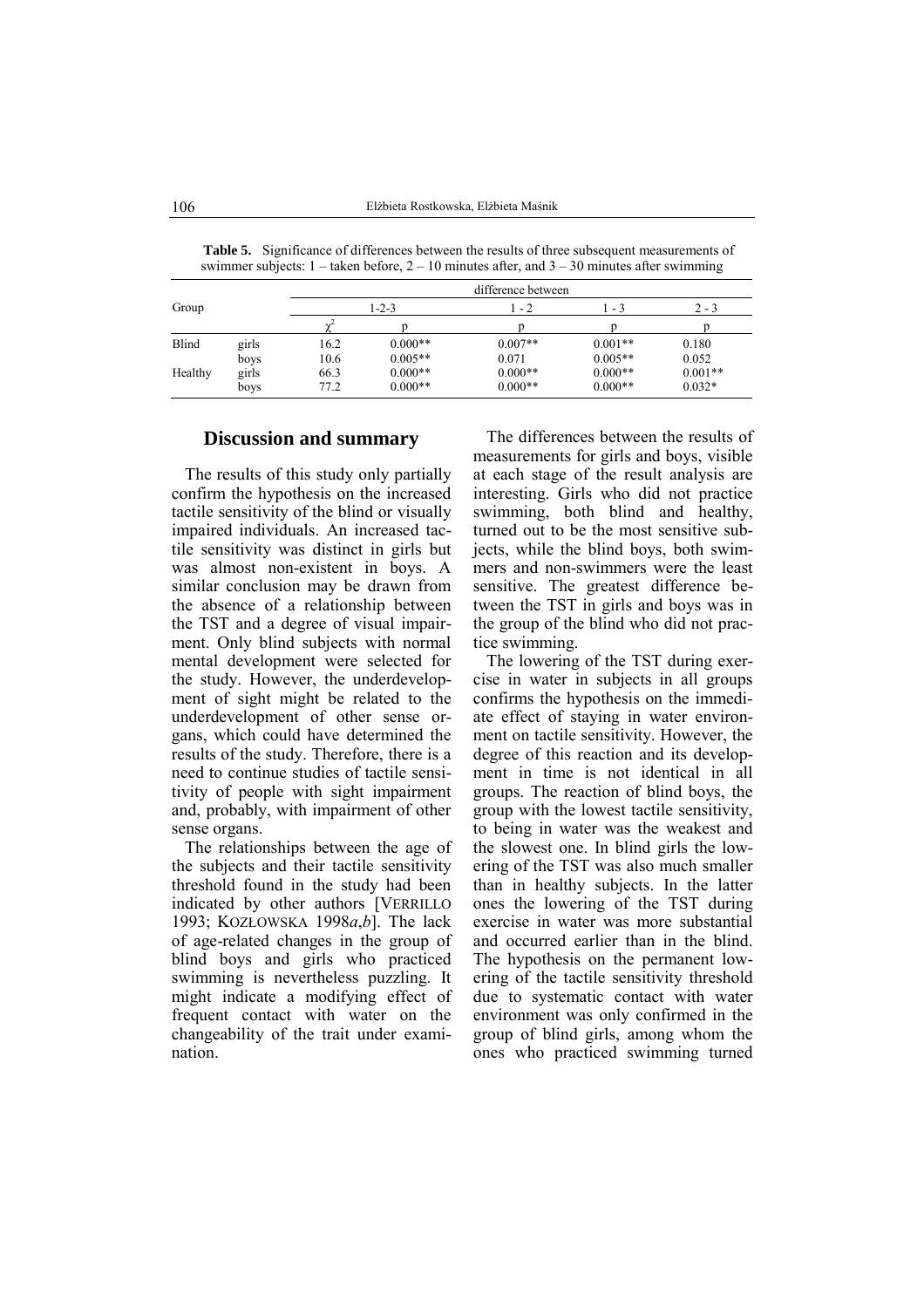out to be more tactilely sensitive than those who did not practice the sport. Low TST in other groups of nonswimmers compared to the groups of swimmers indicates a lack of permanent effect of frequent contacts with water occurring over the span of many years on the TST level.

The swimming exercise-related reaction of the subjects is connected not only with physical activity but also with skin hydration. BLANK [1952] noted that as a result of the contact with water hard skin of the hand palms becomes soft and more supple. In other studies [MCAULEY *et al.* 1993] the sense of touch of people suffering from leprosy was examined and it was found that soaking hands in water increased their tactile sensitivity.

Contact with water environment affects the epidermal water content [BLANK 1952; STENSTROM 1984] and may change the skin's physical and chemical properties [TAGAMI 1994], which in turn determines the change in tactile sensitivity [MCAULEY *et al.* 1993].

The effect of physical activity in aquatic environment on tactile threshold was studied in children practicing swimming [MAŚNIK and ROSTKOWSKA 2001]; the results obtained were similar to those of the current study. In all parts of the hand where the measurements were taken: the pad of the small finger, the pad of the index finger, the palm of the hand, tactile sensitivity tended to increase gradually in both boys and girls who practiced swimming, and the statistically significant difference occurred after 10 minutes of swimming. Different results were obtained from measurements taken on the forearm where initial lowering followed by subsequent increase of tactile sensitivity was observed.

Considerable differences between the results of measurements of blind boys and girls, both in terms of the degree and reactivity of the trait under investigation, give rise to an assumption that both sexes react differently to their disability: boys by growing indifferent and by reducing their cognitive activity, while girls by triggering an adaptation mechanism, involving the replacement of the absent sight with an increased tactile sensitivity. This thesis, however, needs to be corroborated by extensive and thorough studies.

## **Acknowledgements**

We are grateful to the Editor and the anonymous referee for many valuable comments which helped us to improve the manuscript.

#### **References**

- BLANK I.H., 1952, *Factors which influence the water content of the stratum corneum*, J. Invest. Dermatol., **18**, 432-440
- BOLANOWSKI S.J., R.T. VERRILLO, 1982, *Temperature and criterion effects in the somatosensory system: A neurophysiological and psychophysical study*, J. Neurophysiol., **48**, 837- 856
- ELSNER P., E. BERARDESCA, H.I. MAIBACH, 1994, *Bioengineering of the skin*: *Water and the stratum corneum*, CRC Press, Boca Raton, Florida
- KOZŁOWSKA A., 1998*a*, *Adaptacyjna interpretacja czucia dotyku u człowieka*, Doctoral thesis, Adam Mickiewicz University, Poznań
- KOZŁOWSKA A., 1998*b*, *Studying tactile sensitivity - population approach*, Prz. Antropol. -Anthropol. Rev., **61**, 3-30
- LINDSAY H., D.A. NORMAN, 1984, *Procesy przetwarzania informacji*. *Wstęp do psychologii*, PWN, Warszawa